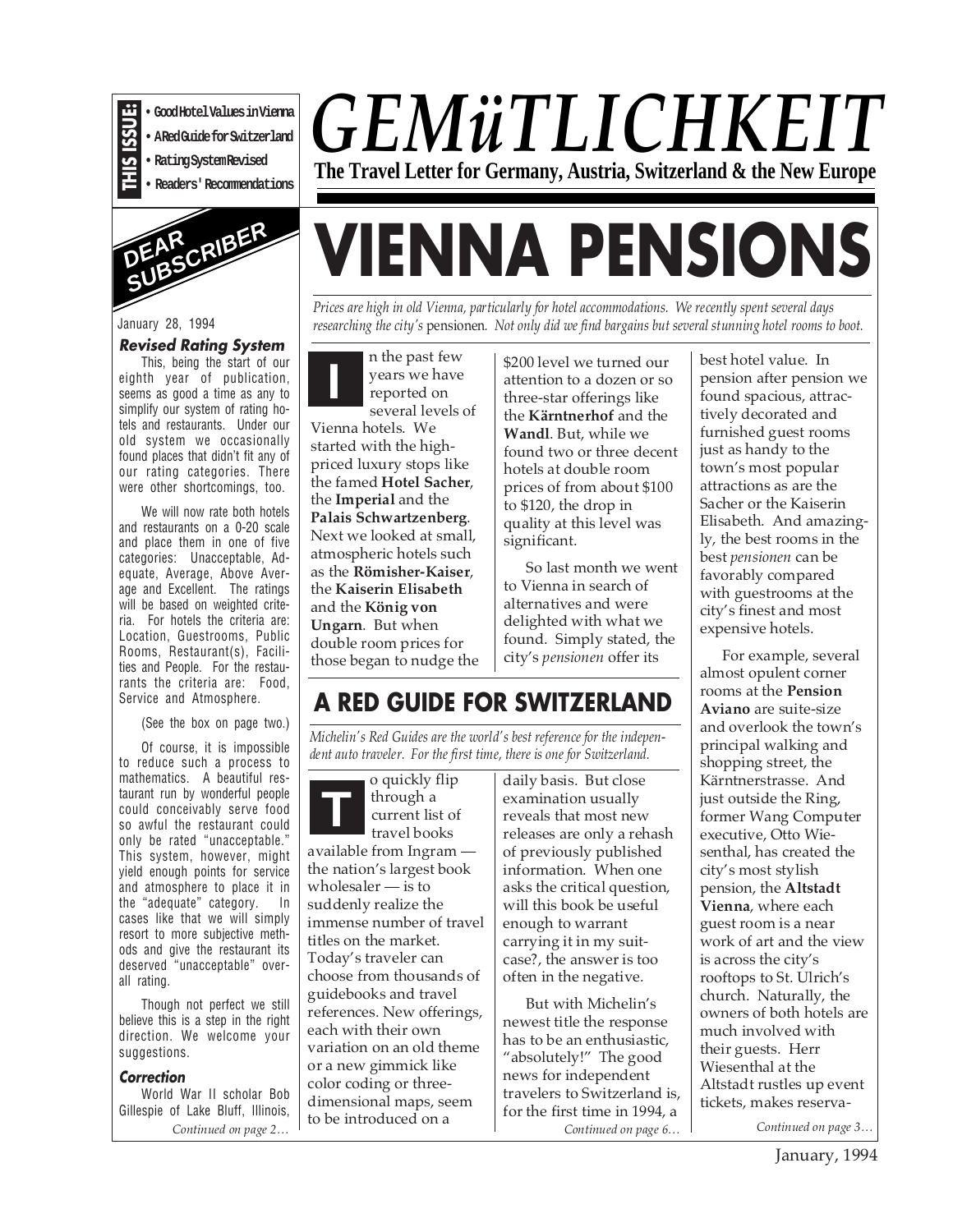#### *DEAR SUBSCRIBER Continued from page 1*

corrects our October item concerning Hitler's "Wolf's Lair" in Poland being turned into a tourist attraction. We wrote that Colonel Claus von Stauffenberg, who tried to kill Hitler with a briefcase bomb at the "Wolf's Lair," was hung with piano wire. Mr. Gillespie points out that von Stauffenberg, who returned to Berlin thinking Hitler was dead, was actually shot. Hundreds of other conspirators were executed in a variety of ways, including being hung from meat hooks with piano wire.

Mr. Gillespie also sent us information on the **Bendlerblock**, a complex of buildings near Berlin's Tiergarten, where the failed plot to overthrow National Socialism was mostly hatched. It is now known as the **German Resistance Memorial Centre**. Several of the plotters against Hitler were executed here on July 20,1944, the same day of the attempted assassination. A permanent exhibition "documents the motives, methods and aims of the struggle against the National Socialist dictatorship." The German Resistance Memorial Centre, is at Stauffenbergstrasse 11-13.

#### **Vienna Notes**

It was our first wintertime visit to Vienna, my favorite city. It's a great cold weather city; plenty of places to duck in for a lusty bowl of soup, a beer or, during the Christmas season, a hot Weihnachtspunsch. This potion of tea, orange juice, red wine and rum is seemingly sold everywhere by everyone. Kärnterstrasse restaurants erect sidewalk stands that compete with the local Rotary Club's stands. No matter what the weather the booths stay open and gather crowds until late at night. One of my best 1993 Vienna memories is wandering through the snow one night after 11 p.m. sipping hot Weihnachtspunsch from a paper cup.

The stuff is also sold at the **Vienna Christmas Market**, which, by the way, is not to be missed if you're in town during the season. The city's Neues Rathaus, its lovely grounds dazzlingly lit and decorated, provide a spectacular backdrop for the hun-

#### **Revised Hotel/Restaurant Rating System**

| <b>Rating Category</b>            |   | <u>Scale</u> |
|-----------------------------------|---|--------------|
| Unacceptable                      | 0 | 3            |
| Adequate                          | 4 | 7            |
| Average                           | 8 | - 11         |
| Above Average                     |   | $12 - 15$    |
| Excellent                         |   | $16 - 20$    |
| <b>Hotel Rating Criteria</b>      |   |              |
| People/Service                    |   | 30%          |
| Location/setting                  |   | 15%          |
| Guestrooms                        |   | 30%          |
| Public rooms                      |   | 5%           |
| Restaurant/Facilities             |   | 20%          |
| <b>Restaurant Rating Criteria</b> |   |              |
| Food                              |   | 65%          |
| Service                           |   | 20%          |

#### service Atmosphere 15%

#### **Sample Rating:**

1993 Gemütlichkeit "Hotel of the Year" Grand Hotel Victoria Jungfrau Interlaken, Switzerland

| <b>Category</b> | Rating |   | <u>Weight</u> | <b>Score</b> |
|-----------------|--------|---|---------------|--------------|
| Location:       | 14     | X | 15%           | $= 2.10$     |
| Guestrooms:     | 19     | χ | 30%           | $= 5.70$     |
| Public Rooms:   | 20     | X | 05%           | $= 1.00$     |
| Restaurant(s):  | 18     | χ | 15%           | $= 2.70$     |
| Facilities:     | 20     | χ | 05%           | $= 1.00$     |
| People:         | 19     | χ | 30%           | $= 5.70$     |
| Total           |        |   |               | 18.20        |

**Overall Rating: Excellent 18/20**

dreds of Christmas stalls.

As long as you're in the neighborhood you should amble up Burggasse to the tiny Christmas Market that winds through narrow Spittelberggasse. The **Weihnachtsmarkt am Spittelberg** is a charming little collection of cubicles that hawk the wares of neighborhood artisans along with various libations that warm the inner traveler. Go in the evening and have dinner at **Boheme**, a nifty little restaurant that we'll review next month.

Alas, Gypsy music has apparently disappeared from the Vienna restaurant scene. Of course, our beloved **Café Budva** packed it in several years ago. Though neither was in Budva's league, we now mourn the passing of the **Cs**á**rd**á**sfürstin** and **Mathias Keller**. The latter burned down and the former is now a Russian restaurant. So where does one find authentic Zigeunermusik? Try Budapest.

Actually we did get our Gypsy music fix — at the Volksoper where the Emmerich Kálmán's, Csárdásfürstin, was playing. Inside, the old building looked better than ever and the first-rate performance had just what we were looking for, dancing, rousing choruses and teary love duets...a very satisfying dose of Viennese operetta. I recommend it. But don't expect Volksoper personnel to welcome you with open arms. Our encounter with a coat checker made me think I was in Paris. But we would never have met this charmer had not our unsmiling usher forbidden us to take our coats to our seats. Past Volksoper visits have taught us not to expect a "Hi, I'm Klaus your usher" kind of welcome but this time things got a little out of hand. Ah, but don't let me deter you, we probably just hit a couple of aboutto-retire not-so-civil servants having a bad day. Anyway you'll forget it all once the curtain rises. Don't wear jeans. Men will feel out of place without a tie and women wear dresses.— RHB ы

**Hotel Rating Criteria**

#### **Gemütlichkeit** (ISSN 10431756) is published monthly by UpCountry Publishing, 2892 Chronicle Avenue, Hayward, CA 94542. TOLL FREE: 1-800/521-6722 or 510/538-0628. FAX: 510/582-8296. Subscriptions are \$67 per year for 12 issues. While every effort is made to provide correct information in this publication, the publishers can make no guarantees regarding accuracy. Second-class postage paid in Hayward, CA. **Editor & Publisher: ............** Robert H. Bestor, Jr. **Associate Editors: .............** E. Schiller, L. Troop **Contributing Editors: ...........**C. Fischer, R. Holliday **Design & Composition: ..........** Paul T. Merschdorf **Consulting Editor: ...............** Thomas P. Bestor **Subscription Dept: ...........** N. Badely, K. Steffans **Vol. 8, No. January, 1994** 6 *GEMüTLICHK* **The Travel Letter for Germany, Austria, Switzerland & the New Europe**  $\mathbb{L}$ **Rating Category Scale**  $Unacceptable$ Adequate Average Above Aver Excellent **Special Designations G** By virtue special manager tion the pleasant

**POSTMASTER: SEND ADDRESS CHANGES TO:** Gemütlichkeit, 2892 Chronicle Ave., Hayward, CA 94542

#### **HOTEL RESTAURANT RATING KEY**

| <u>нц ойгодогү</u>                                                                                                                                                  | <b></b>   |                                                      |                   |
|---------------------------------------------------------------------------------------------------------------------------------------------------------------------|-----------|------------------------------------------------------|-------------------|
| cceptable                                                                                                                                                           | - 3<br>0  | People/Service                                       | 30%               |
| quate                                                                                                                                                               | $4 - 7$   | Location/setting                                     | 15%               |
| rage                                                                                                                                                                | 8 - 11    | Guestrooms                                           | 30%               |
| ve Average                                                                                                                                                          | $12 - 15$ | Public rooms                                         | $5\%$             |
| ellent                                                                                                                                                              | $16 - 20$ | Facilities/Restaurant                                | 20%               |
| cial Designations<br>By virtue of location, decor,<br>special charm, warmth of<br>management, or combina-<br>tion thereof, an especially<br>pleasant establishment. |           | Restaurant Criteria<br>Food<br>Service<br>Atmosphere | 65%<br>20%<br>15% |
| Offers significant value.                                                                                                                                           |           |                                                      |                   |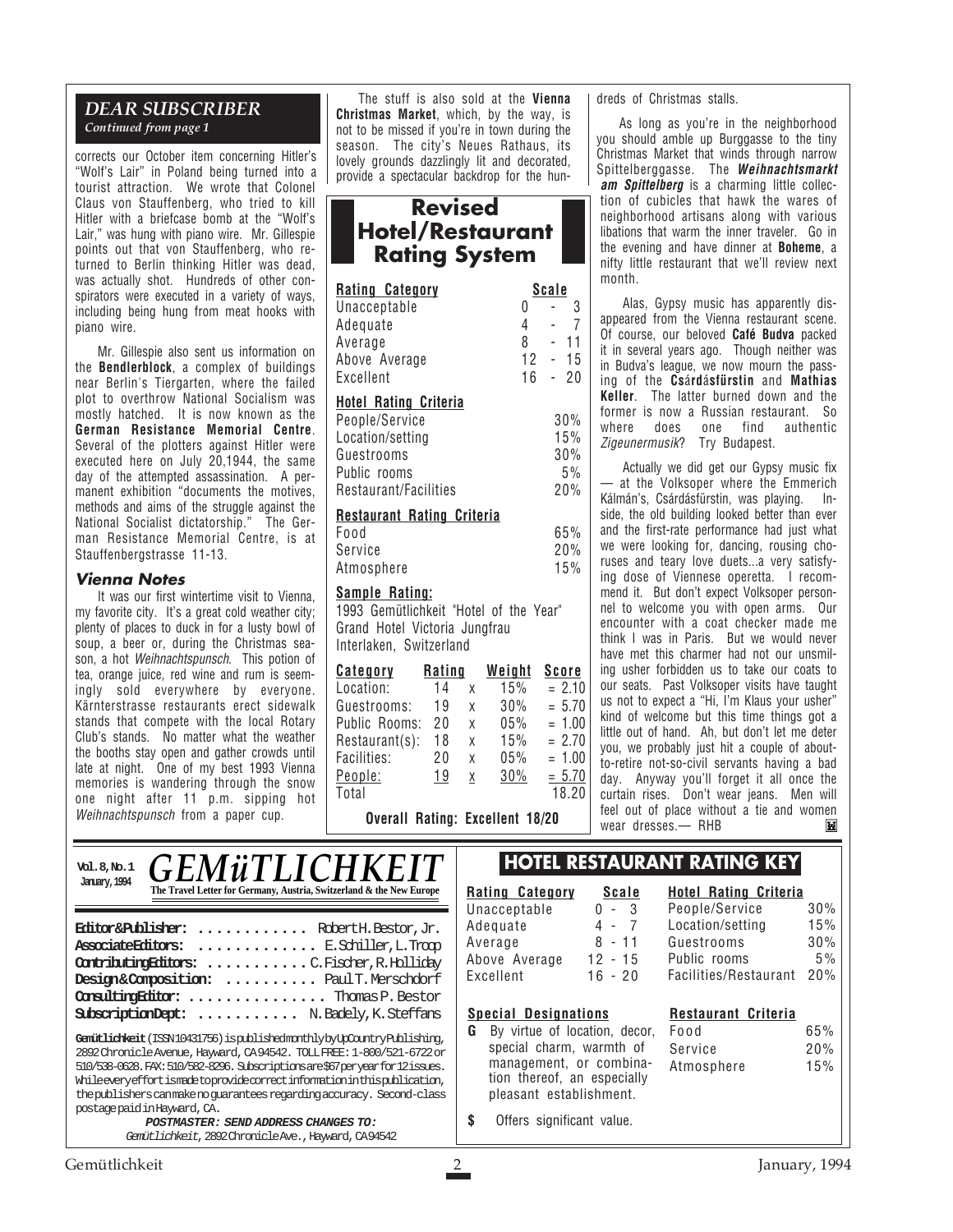#### *VIENNA Continued from page 1*

tions at neighborhood restaurants and recommends things to see and do.

The difference between a pension and a hotel is of little consequence to the average vacation traveler. The former rarely have room service or restaurants. While hotels generally occupy an entire building, city *pensionen* usually are located on two or three floors of a building that houses other businesses. When you and your suitcase are riding up the elevator to the reception desk of your pension you may be accompanied by people on their way to the dentist or to consult with their attorney. You won't find amenities like doormen and porters but many Vienna pension guestrooms have TVs with plenty of satellite channels, minibars and even hairdryers. Breakfast is typically from a buffet as bountiful as a three or four-star hotel.

#### **Pension Altstadt**

If your image of a Vienna pension is based on John Irving's fictional, seedy Pension Grillparzer, you're in for a surprise at the two year-old Altstadt. In terms of guestrooms, warmth of welcome, service and savoir faire, it's right there among the best small hotels in the city. Each of the 25 guestrooms has been carefully decorated in a rather spare Art Nouveau style that includes such '90s touches as low voltage halogen lighting and pieces of wellchosen modern art. Every room has a telephone in both bed and bathroom. And naturally there are minibars, master light switches, cable TV with CNN, a selection of complimentary toiletries in each bathroom, and other comforts one seldom associates with this class of accommodation. At night a little gift is left on each bed and not just the ritual piece of chocolate. When we were there last month it was a small Christmas decoration. EDITOR'S CHOICE

On a late winter afternoon

guests can warm themselves with a hot drink by the open fire in a spacious but cozy main salon whose wide, soaring windows look out over the Church of St. Ulrich.

If you want the best room in the house ask for Number 14. This small apartment rents for 1650 AS (\$134), has a view of the church and a gigantic bathroom with a very

#### **VIENNA**

| Population: 1,5000,000      |                             |
|-----------------------------|-----------------------------|
| Elevation: 512 feet         |                             |
| Approximate distances from: |                             |
| <b>Budapest</b>             | $208 \mathrm{km}$ 129 miles |
| Munich                      | 435 km 270 miles            |

| Prague                | 292 km 181 miles |
|-----------------------|------------------|
| Salzburg              | 292 km 181 miles |
| Vienna Tourist Office |                  |

Kärntnerstrasse 38 Daily 9 a.m. to 7 p.m. Phone: 1/513 88

Vienna Ticket Service Phone: 1/587 98 43 Fax: 1/587 98 44

New Museum KunstHaus Wien Untere Weissgerberstrasse 13 A 1030 Vienna Phone: 1/712 0491

English Radio Danube Radio 92.9 &103.8 MHz

large tub. We also particularly liked Number 31.

Owner/manager Otto Wiesenthal reminds us of other hoteliers we have met along the way — Fritz Lay at the **Hotel Abtei** in Hamburg and Claas Johannsen at the **Benen Diken Hof** in Sylt who, possessed with intelligence, good taste and an obsession with details, have created outstanding small hotels.

The Altstadt's location, outside the Ring might be seen by some as a drawback, others will enjoy life in a flourishing, upscale, urban neighborhood filled with interesting shops, good restaurants and not many tourists. Either way, the *zentrum* is only 15 minutes on foot or five minutes by underground.

**Address:** Kirchengasse 41, A-1070 Vienna

**Phone:** 1/526 33 99-0 **Fax:** 1/523 49 01

**Location:** Just outside the Ring. Take the U3 to Volkstheater. Exit the station through the Burggasse door and go left to Kirchengasse. **Rooms:** 25 rooms, all with cable TV, two telephones and minibar. Some no-smoking rooms.

**Proprietor:** Otto Ernst Wiesenthal **Prices:** Singles 1050 to 1450 AS (\$85-\$118), doubles 1250 to 1650 AS (\$102-\$134).

**Meals:** Buffet breakfast (included), snacks

**Facilities:** Large sitting room, lift. **Credit Cards:** All

**Disabled:** Not suitable

**Closed:** Never

**Parking:** Public garage (150 AS) or street

**Other:** Theater and opera ticket service

**RATING: EXCELLENT 17/20 G \$**

#### **Pension Aviano**



For those who want to be in the very center of the action, the Aviano is our top choice. Thirtysomething-ish Frau Sabina Kafka, combines raising a family with running a veritable fleet of Vienna *pensionen* — the Aviano, Pertschy, Christina and one we did not see, the Pension Baronesse. The Aviano, with 17 spacious, newly remodeled, almost elegant rooms, is her flagship. Number 413, for 1500 AS (\$122) is a giant room whose main feature is a turret-like alcove on the corner of the building. This cozy retreat has windows on three sides, a small table, two chairs and a view up and down the Kärntnerstrasse. At the price it is possibly the best hotel room value we've seen inside the Ring. Number 304 is *Continued on page 4…*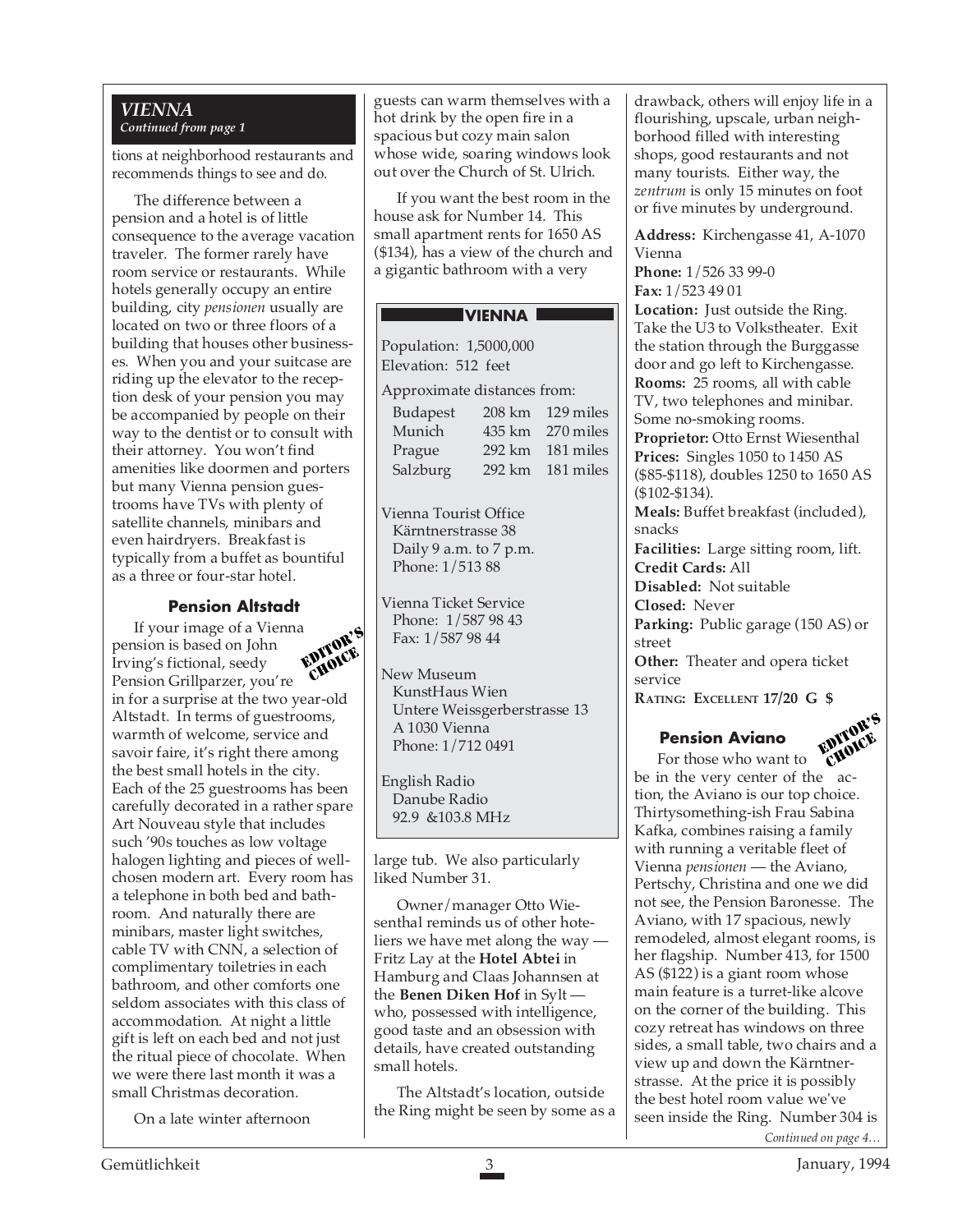#### *VIENNA Continued from page 3*

#### similar.

The Aviano's breakfast room is a bright, cheerful place with small halogen lamps suspended over each table.

Guestrooms at the Aviano can be favorably compared in size and comfort to rooms at the city's best small hotels and to standard rooms in the top hotels. The difference in price, of course, is substantial. For example, the best double at the **Kaiserin-Elisabeth** — a small hotel highly recommended by *Gemütlichkeit* — is about 2400 AS (\$195). Though you will find the K.E.'s decor and furnishing a bit more elegant , the best rooms at the Aviano will be larger, have better views and the central location of the two hotels is equal. The least expensive (rack rate) double room at the **Vienna Hilton** is about 2800 AS (\$227) and the hotel is not as well located.

**Address:** Marco d' Avianogasse 1, A-1010 Vienna **Phone:** 1/512 83 30 **Fax:** 1/5312 81 65-65 **Location:** Inside the Ring, just off Kärntnerstrasse 17 rooms with telephone, TV, radio, minibar, toilet and shower or bath. Some have kitchen facilities.

**Proprietor:** Sabina Kafka **Prices:** Singles 620 to 740 AS (\$50-\$60), doubles 980 to 1500 AS (\$80-\$122) **Facilities:** Breakfast room, lift **Meals:** Buffet breakfast (included) **Credit Cards:** Visa, MC **Disabled:** Not suitable **Closed:** Never **Parking:** Public Garage **Other:** 15% price increase 12/25 through 1/7. **RATING: ABOVE AVERAGE 16.5/20 G \$**

#### **Pension Pertschy**

Also run by the dynamic Frau Kafka. All rooms are acceptable but those in the newer part are of a similar quality to rooms at the Aviano. Number 220, for example, is large, newly redecorated and furnished and has herringbone wood floors, oriental rugs and a big tile stove left over from the days when this 300 year-old building was a *palais*.

We mark down the Pertschy slightly because not all rooms are up to Aviano standards, a few are small and some hallways and stairwells which, typical of pensionen, are owned by the landlord and not the hotel — are pretty dreary places.

Nonetheless, is it centrally located and we unhesitatingly

#### **Vienna's Splendid New Underground**

*V*ienna's now completed underground makes getting around the city an inexpensive delight. Fast, frequent (in three days of contant movement throughout the system we didn't wait for a train, tram or bus more than 20 minutes — *total* ) trains will whisk you to virtually any destination in the city. We paid 115 AS (\$9) for a three-day pass good for unlimited travel on Vienna's vast network of trams, busses and underground and S-Bahn trains. A 24-hour rover ticket costs 45 AS (\$3.50) and an 8-day strip ticket is 235 AS (\$18). Buy them from machines at all underground stations. Children under seven and foreign students (with student I. D. and passport) under 16 travel free.

| recommend it as a Vienna headquar-<br>ters. |
|---------------------------------------------|
| Address: Habsburgergasse 5, A-              |
| 1010 Vienna                                 |
| <b>Phone:</b> $1/53449-0$                   |
| Fax: 1/534 49-49                            |
| <b>Location:</b> Inside the Ring, just off  |
| the Graben                                  |
| <b>Rooms:</b> 43 rooms with direct dial     |
| telephones TV, radio, minibar, toilet       |
| and shower or bath. Some have hair          |
| dryers and kitchen facilities.              |
| Proprietor: Sabina Kafka                    |
| Prices: Singles 580 to 740 (\$47-\$60),     |
| doubles 980 to 1240 (\$80-\$101)            |

**Facilities:** Sitting room, lift **Meals:** Buffet breakfast (included) **Credit Cards:** Visa, MC **Disabled:** Not suitable **Closed:** Never **RATING: AVERAGE 11/20**

#### **Pension Nosseck**

The Nosseck is owned by two affable sisters whose family once operated our favorite *beisl*, the Café Budva, which had the best Gypsy music in town. That place is long closed and its musicians scattered to other gigs, but it was good to run across a couple of hale and hearty Budva survivors. We found their hotel is like their restaurant,

> decidedly "old world." A comfortable chair in the Nosseck's small, cluttered sitting room feels like Vienna must have felt 100 years ago. And the place does have a history: this is one of the buildings where Mozart lived and where he is said to have written the Haffner symphony.

Guestrooms are, for the most part, spacious with high ceilings and windows, herringbone wood floors, oriental carpets and views of the Graben. You can rent rooms 11 and 12 as a suite for 1200 AS (\$98), or a small, quiet double at the back of the hotel is Number 9 for 900 AS (\$73).

The Nosseck's location is excellent and the Bernard sisters offer an especially warm welcome. At 370 AS (\$30) per day, Nosseck's arrangement with a nearby public garage is not as good as other hotels but the sisters recommend leaving the car at the Westbahnhof — about 15 minutes away via the underground where the parking charge is about \$10 per day.

 $\mathbf{L}$ 

**Address:** Graben 17, A-1010 Vienna **Phone:** 1/533 70 41 **Fax:** 1/535 36 46 **Location:** Inside the Ring at the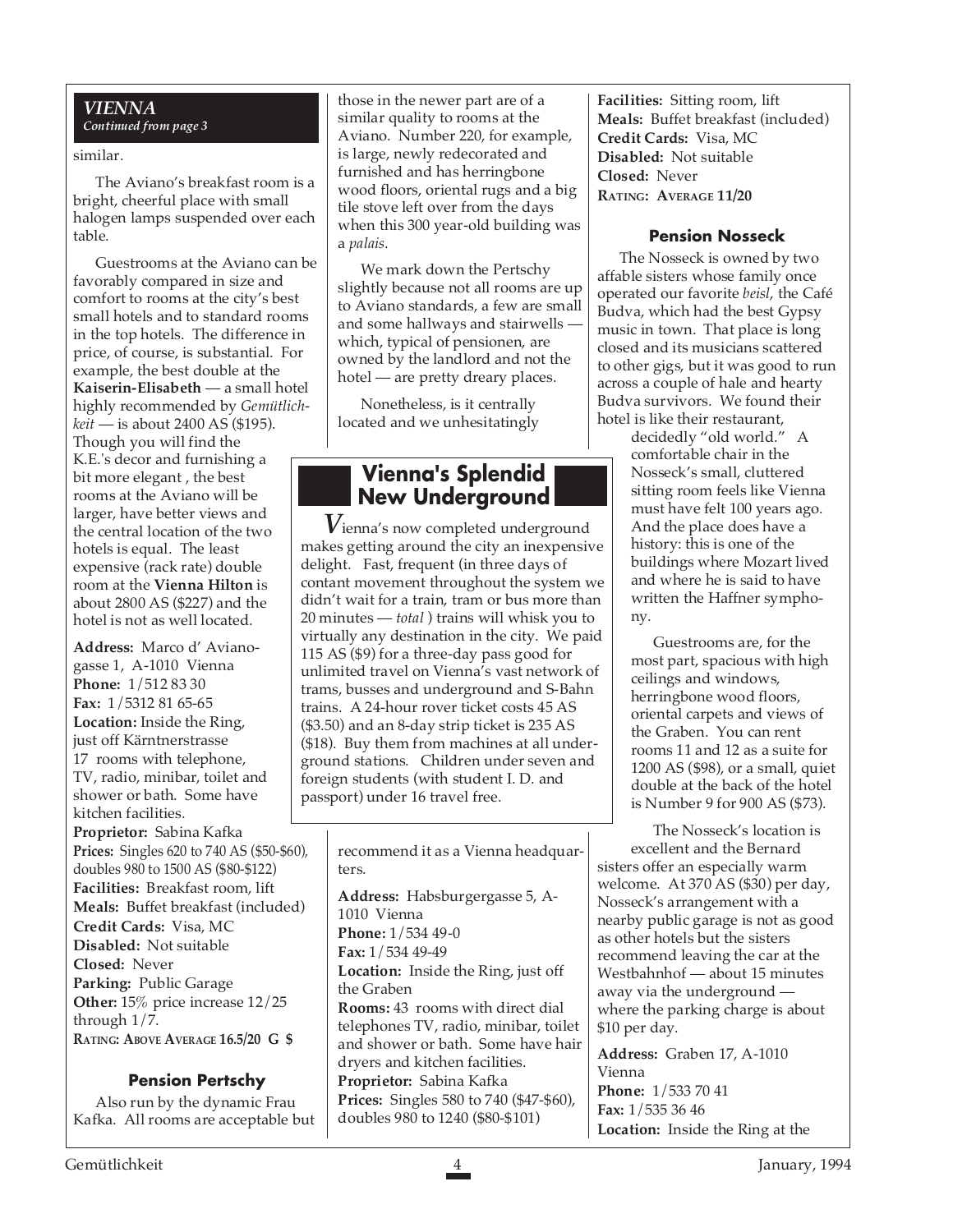end of the Graben **Rooms:** 26 rooms including seven singles, most with TV and bath. **Proprietor:** Terika Bernard/ Susanne Gundolf-Bernard **Prices:** Singles 550 to 700 (\$45-\$57), doubles 900 to 950 (\$73-\$77) **Facilities:** Sitting room, breakfast room, lift **Meals:** Breakfast (included) ordered from menu card. **Credit Cards:** No **Disabled:** Limited **Closed:** Never **Parking:** Public Garage 370 AS per day **RATING: AVERAGE 10/20 \$ G**

#### **Pension Christina**

Another Kafka property. The Christina's location, near the Danube canal about a 10 minute walk from Stephansplatz or three minutes via underground (U1 Schwedenplatz), is quiet but somewhat removed from the center.

Guestrooms and baths are on the whole notably smaller than in the *pensionen* we have previously discussed. You should ask for one of the larger rooms, such as Number 209 which has a separate sitting area with sofa and coffee table.

**Address:** Hafnersteig 7, A-1010 Vienna **Phone:** 1/533 29 61 **Fax:** 1/533 29 61-11 **Location:** Inside the Ring, near the Danube canal. **Rooms:** 33 rooms, most with telephone, TV, minibar, toilet and shower or bath. One apartment with kitchen. **Proprietor:** Sabina Kafka **Prices:** Singles 540 to 680 (\$44-\$55), doubles 940 to 1080 (\$76-\$88) **Facilities:** Sitting room, lift **Meals:** Buffet breakfast (included) **Credit Cards:** Visa, MC **Disabled:** Not suitable **Closed:** Never

**Parking:** Street parking - 10 minute walk across Danube Canal **Other:** 15% price increase 12/25 through 1/7. **RATING: AVERAGE 8.5/20**

#### **Pension Elite**

A richly decorated pension with much "Vienna-at-turn-of-thecentury" charm. Guestrooms and public areas are full of antique furniture and old rugs. The problem is only a handful of rooms have bathrooms and prices seem a little high. The location, too, on Wipplingerstrasse, a street of heavy vehicular traffic and big office buildings, is a bit removed from the center.

#### **Parking in Vienna**

*S*treet parking within Vienna's Ring is virtually impossible. One might find a place for an hour or so, but parking for extended periods of time is not permitted. Most hotels and pensionen have arrangements for guest parking at nearby garages but it is expensive. At 160 AS (\$13) per day, the **Hotel Römischer-Kaiser** has by far the best deal we know of, but at other hotels the price ranges from 300 to 370 AS (\$24 to \$30) per day.

Some hoteliers recommend parking the car near the Westbahnhof, well outside the Ring, and taking the underground into the city center.

Room Number 10 is a double with toilet, shower and a good rooftop view. It rents for 1400 AS (\$114). The "served" continental breakfast includes muesli, cheese, sausage and juice. **Address:** Wipplingerstrasse 32, A-1010 Vienna **Phone:** 1/53325 18-0 **Fax:** 1/535 57 53 **Location:** Inside the Ring, seven minute walk from Stephansplatz **Rooms:** 49 rooms, 10 of which come with toilet and shower. TV and radio upon request. **Proprietor:** Fam. Dr. Wagner **Prices:** Singles 720 - 900 (\$59-\$73), doubles 1180 -1500 (\$96-\$122)

**Facilities:** Sitting room, lift, bar **Meals:** Served continental breakfast (included) **Credit Cards:** No **Disabled:** Not suitable **Closed:** Never **Parking:** Public garage **RATING: AVERAGE 8.5/20**

#### **Pension Riedl**

Though the three year-old Pension Riedl is the plainest of the accommodations reviewed here, we nonetheless recommend it. Six of its eight bedrooms, have *en suite* toilet and shower and all are clean and bright. Number 6, which rents for 1100 AS (\$89), is a family room with a double and single bed and two showers.

> Since there is no breakfast room, the meal is brought to each guestroom at a prearranged time.

> The street outside the Riedl is currently under construction, and the entrance to the building is a little messy, but by summer these should all be cleared away and the Riedl will have parking spaces in a new underground garage.

The hotel is located in the northeast corner of the Ring, near the Danube Canal, about a 10 minute walk from Stephansplatz.

**Address:** Georg Coch-Pl 3, A-1010 Vienna **Phone:** 1/512 79 19 **Fax:** 1/512 79 19-8

**Location:** Inside the Ring near Danube canal and Stuben Ring **Rooms:** eight double rooms with radio and telephone, six with bath **Proprietor:** Frau Felser **Prices:** Singles 550 to 600 (\$45-\$49), doubles 920 to 980 (\$75-\$80) **Meals:** Breakfast served in the room

**Credit Cards:** Visa, MC **Disabled:** Not suitable **Closed:** January 10 to mid-February **Parking:** Public garage **RATING: ADEQUATE 7.5/20** M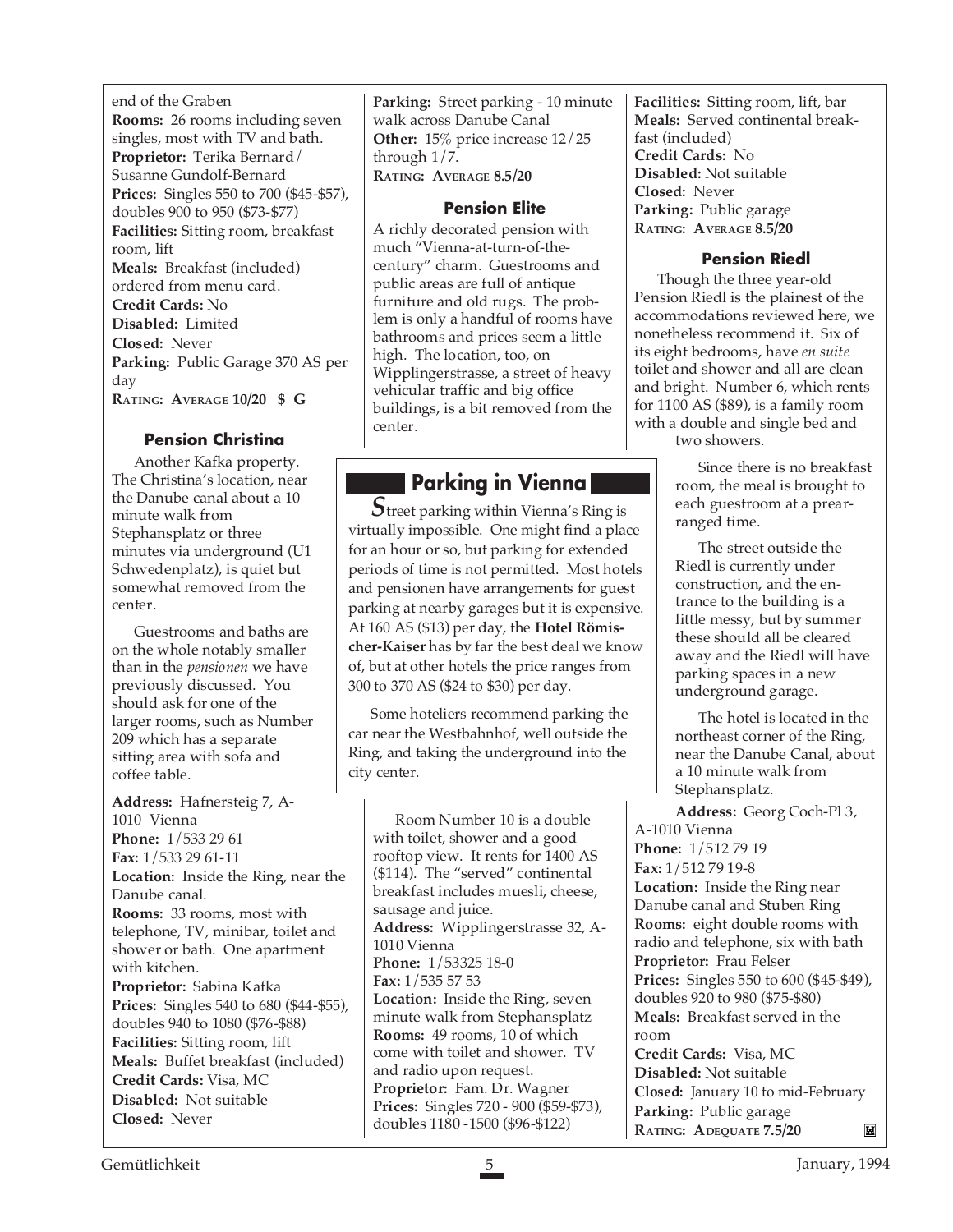#### *SWISS RED GUIDE Continued from page 1*

*Michelin Red Guide for Switzerland*. It categorizes and rates more than 2,000 Swiss hotels and restaurants from Zürich to the tiniest mountain village.

All the great red guide features are there: the front-of-the book maps which locate the most pleasant or restful hotels and the restaurants with the best food; the little city maps that guide the auto traveler in and out of town and upon which are spotted the listed hotels and restaurants; the distancebetween-towns charts; and the basic information about each city such as population, telephone area code, altitude, major sights, tourist office address and phone number and distances to other towns. Of course, there are dozens of other clever little features which when added together form what now must be regarded at the single most useful reference for the independent traveler to Switzerland.

Here are a few highlights culled from our copy of the '94 guide purchased in Zürich in early December (it is not yet available in the U. S.):

• The "roof peak" symbols of about 40 hotels are printed in red, meaning "particularly pleasant...owing to the character of the building, its decor, the setting, the welcome and services offered..." Among them are such *Gemütlichkeit* favorites as Interlaken's **Grand Hotel Victoria-Jungfrau**, the **Dolder Grand** in Zürich, **Les Sources des Alpes** in Leukerbad, **Waldhotel Doldenhorn** in Kandersteg, the **Hotel Victoria** in Glion near Montreux, the **Schlosshotel Chastè** near Scuol, **Hostellerie Bon Accueil** in Château d'Oex, **La Residence** and **Beau Rivage Palace** in Lausanne, the **Hotel Gardenia** in Caslano near Lugano, the **Giardino** in Ascona and the **Grand Hotel Giessbach** near Brienz.

• Some hotels with big reputa-

tions were not given red, among them: all the hotels of St. Moritz including **Badrutt's Palace**, all the hotels of Geneva including **Le Richmond**; all the hotels of Bern including **Schweizerhof** and **Bellevue Palace**; the **Grand Hotel National** and the **Palace** in Lucerne, the **Montreux Palace**, **Rosalp** in Verbier, all the hotels of Grindelwald, and, surprising to us, the **Palace** and **Le Grand Chalet** in Gstaad and the **Kronenhof** in Pontresina.

• French-based Michelin has been accused of a provincial bias when it comes to awarding its coveted restaurant stars. In this first guide, the only three-star awarded, **Girardet** near Lausanne, four of the six two-stars, and 12 of the 43 onestars are in the southwestern, French-speaking, French-cuisine, part of the country. Draw your own conclusion. The two-star awards outside of the French region went to **Stucki** in Basel and Petermann's **Kunststube** in Küsnacht. (Be advised that the front-of-the-book map, referred to above, incorrectly shows a two-star restaurant in Küsnacht am Rigi, at the northern tip of Lake Lucerne, instead of in Küsnacht eight kilometers from Zürich.) A touted Zürich restaurant, **Agnes Amberg**, did not win a star, perhaps in part due to the death a year or so ago of Ms. Amberg.

• There is a section on Swiss wine with a table showing where the various grape varieties are grown and an explanation of their characteristics. Michelin says the years 1989, 1990 and 1992 are the best of recent vintages and that Swiss wine production barely meets the country's own needs — probably a major reason why Swiss wines are seldom exported.

• There is special section on Liechtenstein. The **Park-Hotel Sonnenhof** gets three red roof peaks and the **Restaurant Real**, both in Vaduz, is awarded one star.

• A lexicon of about 300 commonly used terms. For example, the

table indicates the French word *sec* or *trocken* in German or *secco* in Italian means "dry" in English. One looks up the foreign word in the alphabetical listings to find the English meaning.

• A listing of the country's principal winter sports centers provides information on altitude, an information phone number, number of ski lifts and the total kilometers of cross country trails.

The 366-page book is hardbound and weighs only nine ounces.

## **READERS' FORUM**

#### **First & Last Night Hotels** Reports from a trip taken in

October 1993.

Vienna: **Stop & Sleep Hotel**, Fischamend Bei Wien, A-2401 Fischamend/Vienna Marco Polo-Strasse 1, phone (43) 0222-32/77712, single 610 AS (\$50), double 710 AS (\$58). Approximately four km from Vienna airport. Good for a first and last night in Austria.

Budapest: **Hotel Astoria**, H-1053 Budapest, Kossuth Lajos U 19, P.O.B. 95, H-1366, phone (361) 117- 3411, fax (361) 118-6798. Very nice but ask for rooms eight through 17 on the 4th, 5th, or 6th floors. Breakfast buffet excellent. Double \$120 with private bath, booked through IBUSZ (Hungarian Travel Co.). Parking beside hotel, west side, at no charge. Visa, MC. Restaurant: **Vegetarium**, V. Cukor Utea 3, phone 2-67-03-22. Short walk from the hotel Astoria. Vegetarian, all nonsmoking. Classical guitar musician starts about 7 p.m. Restaurant: **Orchidea**, Hungarian style "California" restaurant. Excellent salads. Has nonsmoking section. Budapest VIII, Rakoczi ut 29, phone 138-2429.

Laundromat: On Rakoczi utca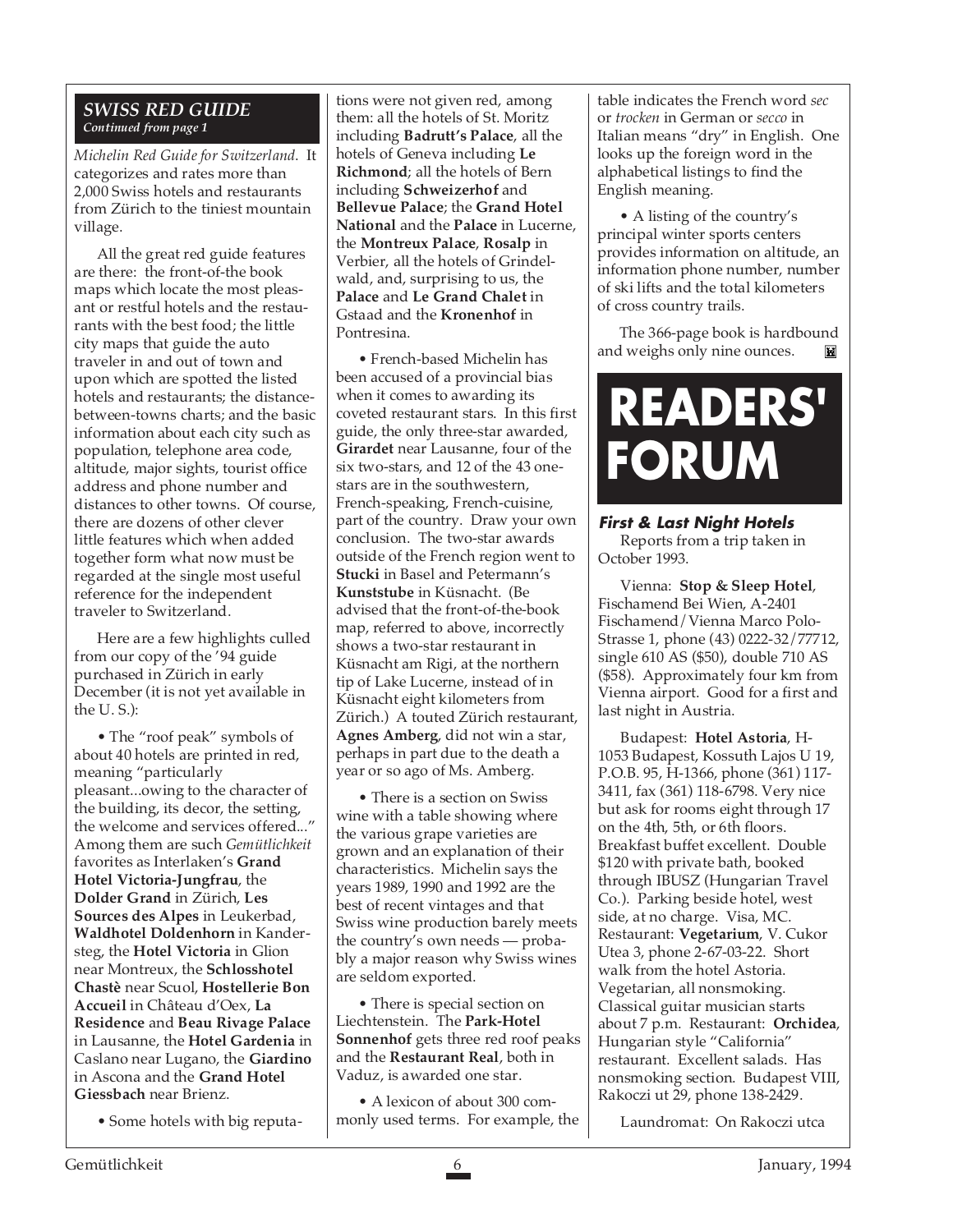about halfway between Hotel Astoria and Orchidea restaurant on the opposite side of the street. Discovered too late to use. Had both washers and dryers, and it looked to be self-serve.

Germany, Weilheim: On Highway 2, southwest of Munich. Good first night stop if your on your way to Füssen or Garmisch. **Hotel Vollman**, 120 DM (\$98), double with private bath. On main square. Overnight parking in their compound, no charge. Nice breakfast buffet and dinner menu. Train station is three blocks away. Train to Munich 13 DM (\$7.50), one way, per person.

Germany, Bamberg: **Hotel Gasthof Wilde Rose**, Kesslerstr. 7 D-8600 Bamberg, phone 09-51-2-83- 17, fax 09-51-22071. Double 140 DM (\$80), third floor, no elevator, private bath. Parking available for 6 DM (\$3.50) per night. Quiet spot, somewhat difficult to get to if you don't have a map. Excellent location for shopping and sight-seeing.

Germany, Erding: **Hotel Mayr-Wint**, Häger Strasse 4, D-8058 Erding, phone 081-22-7094, fax 081- 22-7098. Double with private bath is 140 DM (\$80), parking on street or in small parking lot. Our room, #406, had balcony, lots of good lights, TV and very quiet. Erding is at the end of S-bahn 6 to Munich. Station short walk from hotel. Munich airport within 15 kilometers from hotel. Nice small town with shops and restaurants. Dinner and breakfast are excellent at the hotel. Good first and last night stop. A clerk at one of the shops in Erding recommended a visit to the crystal factories in Bodenmais or Zsiesel or on the way back to Vienna. We took time and visited the Joska plants in Bodenmais. Wonderful experience and still arrived in Vienna at 6:30 p.m..

Mr & Mrs Robert Daggett, Jr, Afton OK

#### **Travel by Carriage**

Your travel letter is so enjoyable that I thought I'd contribute this

information about a trip I plan to repeat this September.

If you're nostalgic for the past, romantic, and love beautiful scenery, you'll have a great time "Coaching in Bavaria" with a horse drawn mail coach or other antique carriage. The carriages are very comfortable, have English speaking coachmen, and travel primarily on roads that are not open to vehicular traffic. The tours are of different lengths but include overnight stays in quiet country inns, all meals, and your transfer to and from your hotel or the train station in Munich.

The five-day, four-night tour included arrival by carriage at the famous Wieskirche and the opportunity to tour King Ludwig's Neuschwanstein Castle. An eightday tour completes a loop through this beautiful part of Germany. For those who really want a treat, horse drawn mail coach tours are available from Lindau, Germany (on Lake Constance) through Switzerland to Italy, or you can follow Mozart's Journey from Vienna to Prague with visits to castles and historic towns, and a cultural program ranging from operas and concerts to Bohemian folklore. This tour is from September 16th through the 26th and will be expensive but most memorable. Andreas Nemitz, the tour owner, speaks excellent English, the tours are very well organized, and the horses and carriages are safe and in good condition. The five-day tour, for example, costs about \$900.00 per person, depending upon single or double occupancy and the rate of exchange. You can contact Coaching in Bavaria, R. Nemitz, Kerschlach 6, D-82396 Pahl, Germany, phone: 8808 386 or telefax: 8808/ 1349.

Susan Newcomb, Walnut Creek CA

#### **Hotels Recommended**

We toured Germany and Switzerland for three weeks using many of your recommendations and we thank you for them.

Our hotel suggestion: **Hotel**

**Restaurant Ratsschuo**, 6442 Gersau, Switzerland with a lovely view on the shore of Lake Lucerne. Rooms are modern, about \$100; there are bikes to use and dinner was above average (about \$35 for two) with fresh vegetables and fruits and some vegetarian dishes.

We used your car hire at Frankfurt Airport and were off to a good start as we were upgraded to the Opel Astra at the Corsa price, which for 21 days was a bargain.

From *Gemütlichkeit* we used: the **Gasthof Rose** in Boxtal, a village west of Wertheim, the **Hotel Reich-Kuchenmeister** in Rothenburg, the **Pension Heim** in Seeg, and in Interlaken the **Hotel Post Hardermannli.** All were moderately priced and very satisfactory. O. D. Yoder, Newton NJ

#### **Salzburg Hideaway**

We Would like to share our favorite hotel with your readers, the **Berghotel Zistelalm**, located 10 minutes and 3000 feet above Salzburg on top of the Gaisberg mountain. It makes it easier if you are traveling by car, but there is a bus that goes up from Salzburg. This cozy hotel, rated three-star by the Austrian Government, has everything! The panoramic view from this half timbered lodge includes the Austrian Alps, rolling green hills and Salzburg below. The food is excellent (don't miss Hermann's *Wiener Schnitzel mit rösti*). A favorite lunch spot for guests and locals alike is on the outside terrace overlooking the swimming pool, and occasionally is accompanied by local "oompah" bands in summer.

The Zistelalm is ideal for day trips to the surrounding attractions. There is a beautiful and easy hiking trail around the Gaisberg that only takes about an hour. The hotel is so relaxing we have often taken a day off from sight-seeing and stayed up there to read or enjoy the sun.

*Continued on page 8…* What makes this hotel so special to us is its warm and friendly own-